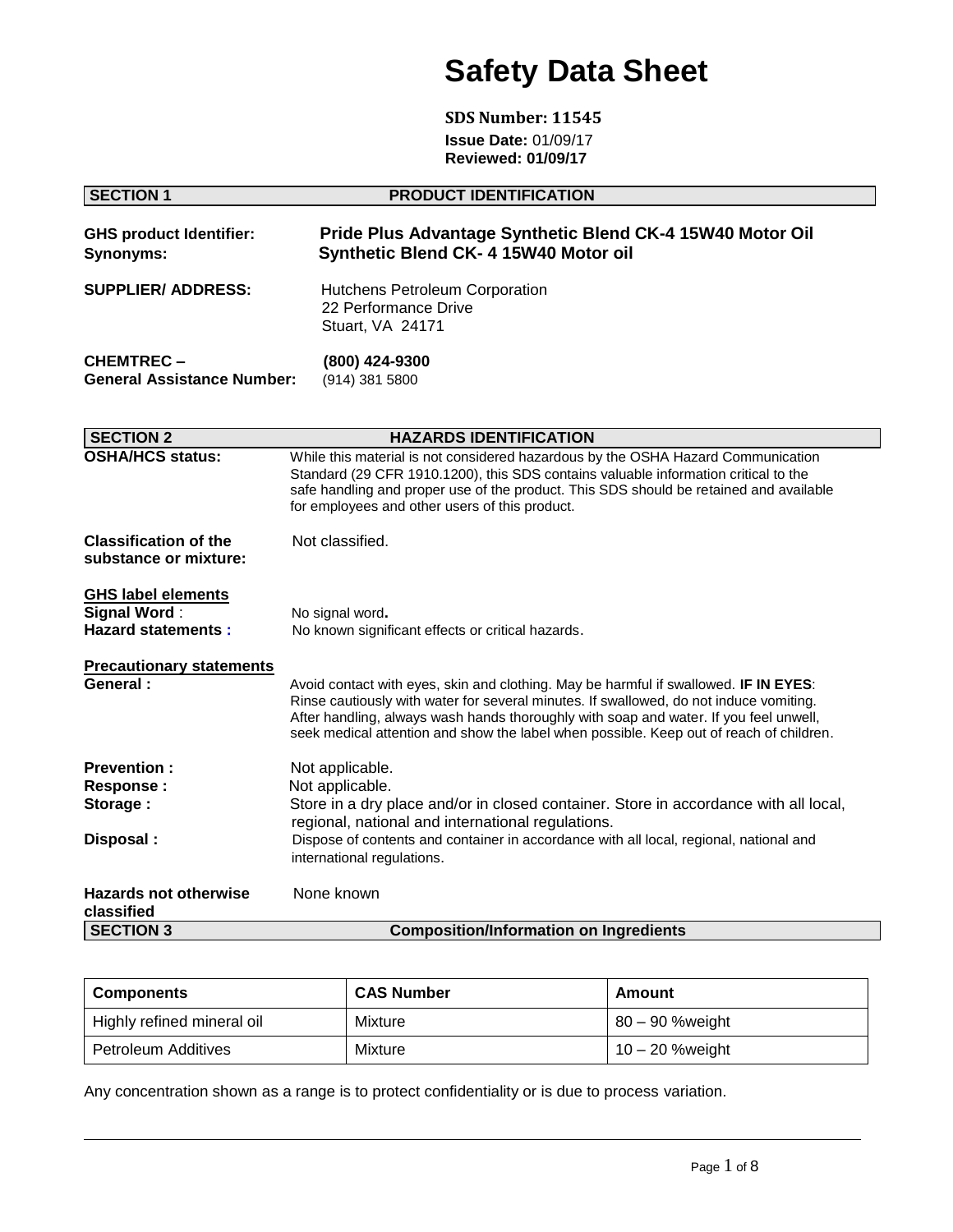**There are no ingredients present which, within the current knowledge of the supplier and in the concentrations applicable, are classified as hazardous to health or the environment and hence require reporting in this section.**

**Occupational exposure limits, if available, are listed in Section 8.**

### **SECTION 4 FIRST AID MEASURES**

### **Description of necessary first aid measures**

| Eye contact:         | Immediately flush eyes with plenty of water, occasionally lifting the upper and lower<br>eyelids. Check for and remove any contact lenses. Get medical attention if irritation<br>occurs.                                                                            |
|----------------------|----------------------------------------------------------------------------------------------------------------------------------------------------------------------------------------------------------------------------------------------------------------------|
| Inhalation:          | Flush contaminated skin with plenty of water. Remove contaminated clothing and<br>shoes. Get medical attention if symptoms occur.<br>Remove victim to fresh air and keep at rest in a position comfortable for breathing. Get<br>medical attention if symptoms occur |
| <b>Skin contact:</b> | Flush contaminated skin with plenty of water. Remove contaminated clothing and shoes.<br>Get medical attention if symptoms occur.                                                                                                                                    |
| Ingestion:           | Wash out mouth with water. Remove victim to fresh air and keep at rest in a position<br>comfortable for breathing. Do not induce vomiting unless directed to do so by medical<br>personnel. Get medical attention if symptoms occur.                                 |

### **Most important symptoms/effects, acute**

### **Potential acute health effects**

| Inhalation:   | No known significant effects or critical hazards. |
|---------------|---------------------------------------------------|
| Ingestion :   | No known significant effects or critical hazards. |
| Skin contact: | No known significant effects or critical hazards. |
| Eye contact : | No known significant effects or critical hazards. |

### **Over-exposure signs/symptoms**

| Inhalation:          | No specific data  |
|----------------------|-------------------|
| Ingestion:           | No specific data  |
| <b>Skin contact:</b> | No specific data  |
| Eye contact:         | No specific data. |

### **Indication of immediate medical attention and special treatment needed, if necessary**

| Notes to physician :               | Treat symptomatically. Contact poison treatment specialist immediately if large    |
|------------------------------------|------------------------------------------------------------------------------------|
|                                    | quantities have been ingested or inhaled.                                          |
| <b>Specific treatments:</b>        | Treat symptomatically and supportively.                                            |
| <b>Protection of first-aiders:</b> | No action shall be taken involving any personal risk or without suitable training. |

See toxicological information (Section 13)

### **SECTION 5 FIRE FIGHTING MEASURES**

**from the chemical**

**Specific hazards arising:** In a fire or if heated, a pressure increase will occur and the container may burst.

**Extinguishing media Unsuitable extinguishing media**

Use an extinguishing agent suitable for the surrounding fire<br>None known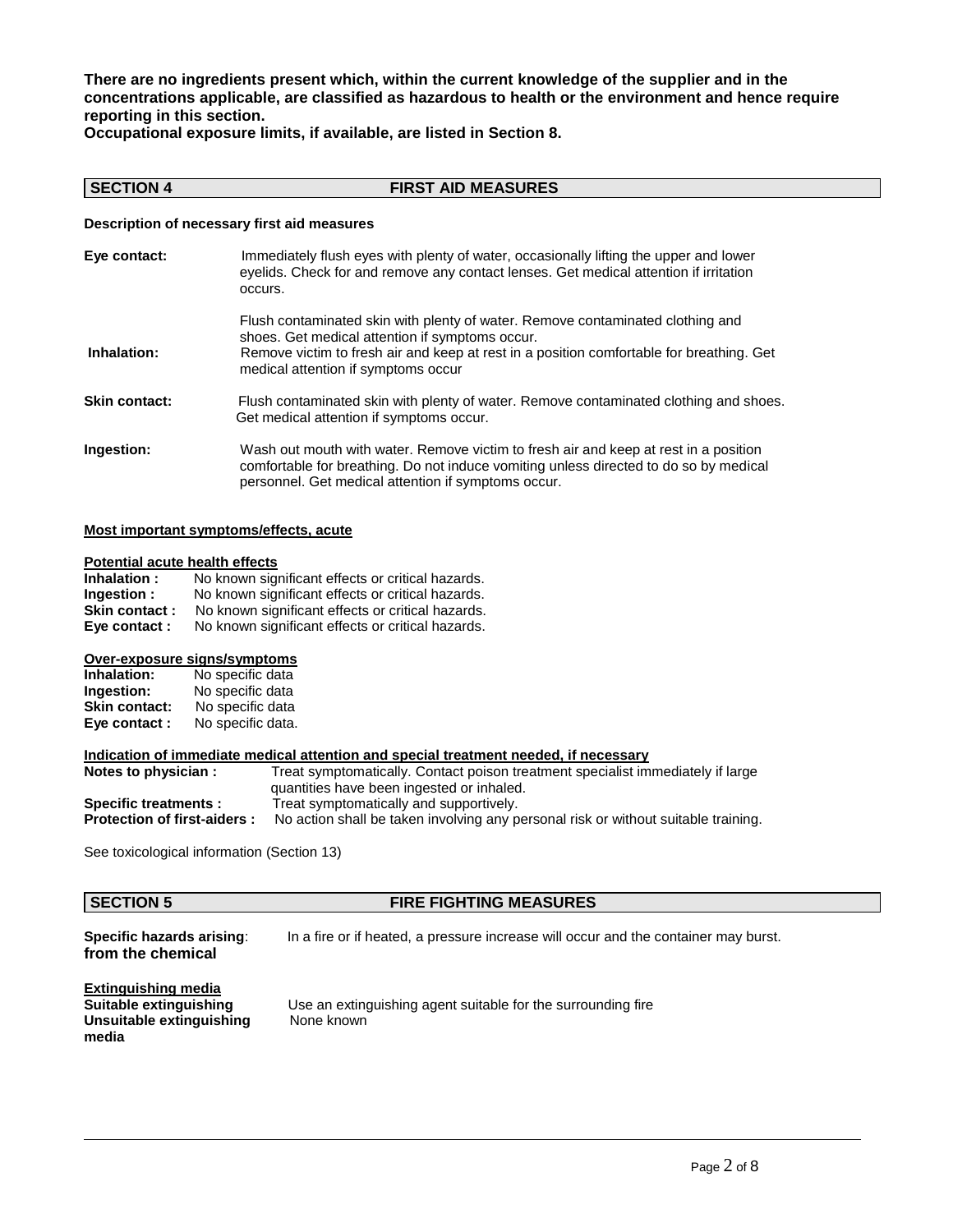| <b>SECTION 5</b>                                                                                          | <b>FIRE FIGHTING MEASURES</b>                                                                                                                                                                                                                                                                                                                                                                                                                                                                                                                                                           |
|-----------------------------------------------------------------------------------------------------------|-----------------------------------------------------------------------------------------------------------------------------------------------------------------------------------------------------------------------------------------------------------------------------------------------------------------------------------------------------------------------------------------------------------------------------------------------------------------------------------------------------------------------------------------------------------------------------------------|
| <b>Hazardous thermal</b><br>decomposition products                                                        | Decomposition products may include the following materials:<br>carbon dioxide<br>carbon monoxide<br>sulfur oxides<br>phosphorus oxides<br>metal oxide/oxides                                                                                                                                                                                                                                                                                                                                                                                                                            |
| <b>Special protective actions:</b><br>for fire-fighters                                                   | Promptly isolate the scene by removing all persons from the vicinity of the incident if<br>there is a fire. No action shall be taken involving any personal risk or without suitable<br>training.                                                                                                                                                                                                                                                                                                                                                                                       |
| <b>Special protective</b><br>equipment for fire-fighters                                                  | Fire-fighters should wear appropriate protective equipment and self-contained breathing<br>apparatus (SCBA) with a full face-piece operated in positive pressure mode                                                                                                                                                                                                                                                                                                                                                                                                                   |
| <b>SECTION 6</b>                                                                                          | <b>ACCIDENTAL RELEASE MEASURES</b>                                                                                                                                                                                                                                                                                                                                                                                                                                                                                                                                                      |
|                                                                                                           | Personal precautions, protective equipment and emergency procedures                                                                                                                                                                                                                                                                                                                                                                                                                                                                                                                     |
| For non-emergency<br>personnel                                                                            | No action shall be taken involving any personal risk or without suitable training.<br>Evacuate surrounding areas. Keep unnecessary and unprotected personnel from<br>entering. Do not touch or walk through spilled material. Put on appropriate personal<br>protective equipment                                                                                                                                                                                                                                                                                                       |
| For emergency responders:                                                                                 | If specialized clothing is required to deal with the spillage, take note of any<br>in Section 8 on suitable and unsuitable materials. See also the information in "For<br>non-emergency personnel".                                                                                                                                                                                                                                                                                                                                                                                     |
| <b>Environmental precautions:</b>                                                                         | Avoid dispersal of spilled material and runoff and contact with soil, waterways, drains<br>and sewers. Inform the relevant authorities if the product has caused environmental<br>pollution (sewers, waterways, soil or air).                                                                                                                                                                                                                                                                                                                                                           |
| Methods and materials for containment and cleaning up:                                                    |                                                                                                                                                                                                                                                                                                                                                                                                                                                                                                                                                                                         |
| Small spill:                                                                                              | Stop leak if without risk. Move containers from spill area. Dilute with water and mop up<br>if water-soluble. Alternatively, or if water-insoluble, absorb with an inert dry material and<br>place in an appropriate waste disposal container. Dispose of via a licensed waste<br>disposal contractor.                                                                                                                                                                                                                                                                                  |
| Large spill:                                                                                              | Stop leak if without risk. Move containers from spill area. Prevent entry into sewers,<br>water courses, basements or confined areas. Wash spillages into an effluent treatment<br>plant or proceed as follows. Contain and collect spillage with non-combustible,<br>absorbent material e.g. sand, earth, vermiculite or diatomaceous earth and place in<br>container for disposal according to local regulations (see Section 13). Dispose of via a<br>licensed waste disposal contractor. Note: see Section 1 for emergency contact<br>information and Section 13 for waste disposal |
| <b>SECTION 7</b>                                                                                          | <b>HANDLING AND STORAGE</b>                                                                                                                                                                                                                                                                                                                                                                                                                                                                                                                                                             |
| Precautions for safe handling:<br><b>Protective measures</b><br>Advice on general<br>occupational hygiene | Put on appropriate personal protective equipment (see Section 8).<br>Eating, drinking and smoking should be prohibited in areas where this material is<br>handled, stored and processed. Workers should wash hands and face before eating,<br>drinking and smoking. Remove contaminated clothing and protective equipment before<br>entering eating areas. See also Section 8 for additional information on hygiene<br>measures.                                                                                                                                                        |
| Conditions for safe storage,<br>including any<br>incompatibilities                                        | Store in accordance with local regulations. Store in original container protected from<br>direct sunlight in a dry, cool and well-ventilated area, away from incompatible materials<br>(see Section 10) and food and drink. Keep container tightly closed and sealed until<br>ready for use. Containers that have been opened must be carefully resealed and kept<br>upright to prevent leakage. Do not store in unlabeled containers. Use appropriate<br>containment to avoid environmental contamination.                                                                             |
| <b>SECTION 7</b>                                                                                          | <b>HANDLING AND STORAGE</b>                                                                                                                                                                                                                                                                                                                                                                                                                                                                                                                                                             |
|                                                                                                           | Bulk Storage Conditions: Maintain all storage tanks in accordance with applicable                                                                                                                                                                                                                                                                                                                                                                                                                                                                                                       |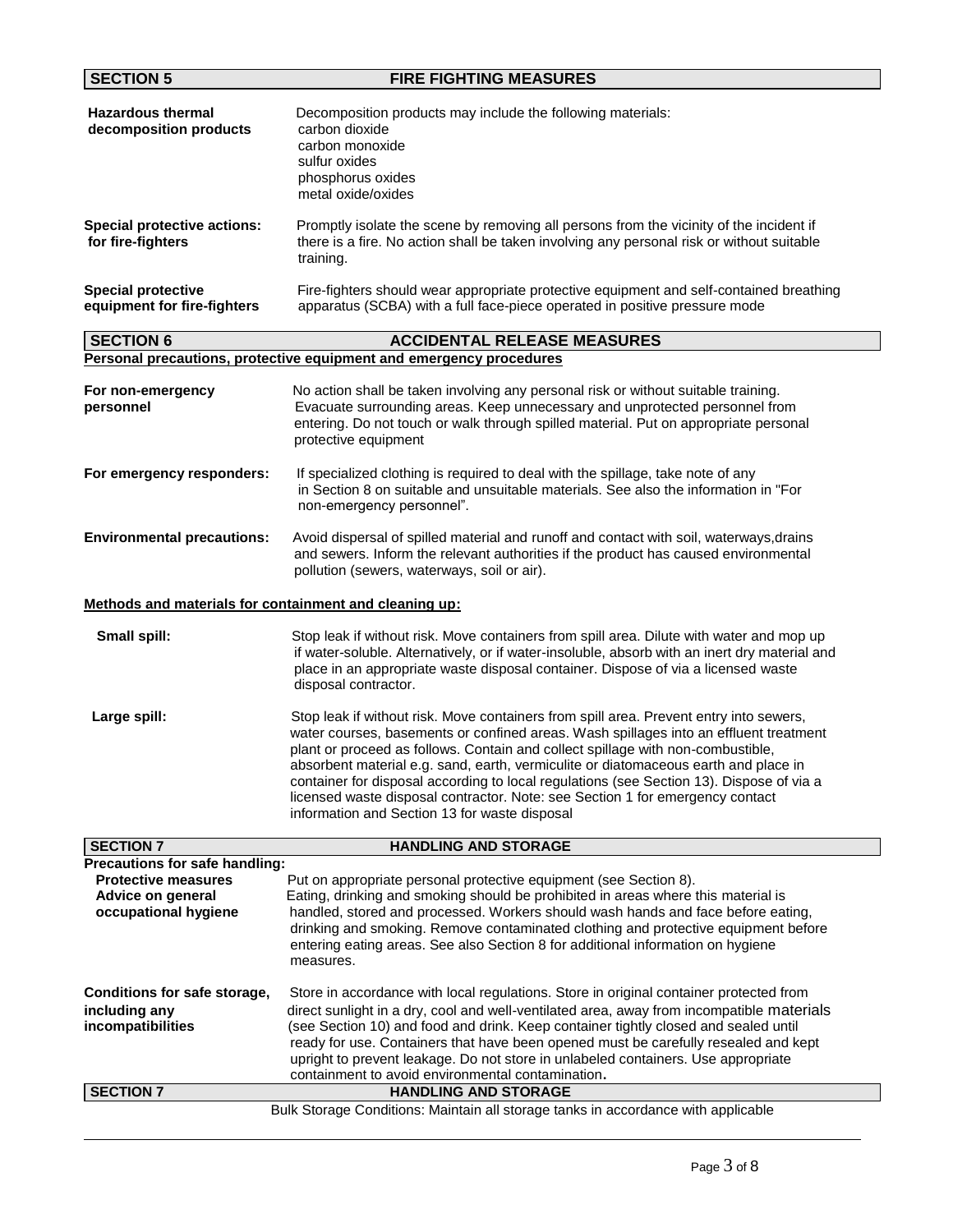regulations. Use necessary controls to monitor tank inventories. Inspect all storage tanks on a periodic basis. Test tanks and associated piping for tightness. Maintain the automatic leak detection devices to assure proper working condition.

| <b>SECTION 8</b>                            | <b>EXPOSURE CONTROLS/PERSONAL PROTECTION</b>                                                                                                                                                                                                                                                                                                                                                                                                                                                                                  |  |  |  |
|---------------------------------------------|-------------------------------------------------------------------------------------------------------------------------------------------------------------------------------------------------------------------------------------------------------------------------------------------------------------------------------------------------------------------------------------------------------------------------------------------------------------------------------------------------------------------------------|--|--|--|
| <b>Control parameters</b>                   |                                                                                                                                                                                                                                                                                                                                                                                                                                                                                                                               |  |  |  |
| <b>Occupational exposure limits</b>         |                                                                                                                                                                                                                                                                                                                                                                                                                                                                                                                               |  |  |  |
| None identified.                            |                                                                                                                                                                                                                                                                                                                                                                                                                                                                                                                               |  |  |  |
| Appropriate engineering:<br><b>Controls</b> | Good general ventilation should be sufficient to control worker exposure to airborne<br>contaminants.                                                                                                                                                                                                                                                                                                                                                                                                                         |  |  |  |
| <b>Environmental exposure</b><br>controls:  | Emissions from ventilation or work process equipment should be checked to ensure<br>they comply with the requirements of environmental protection legislation. In some<br>cases, vapor controls, filters or engineering modifications to the process equipment will<br>be necessary to reduce emissions to acceptable levels.                                                                                                                                                                                                 |  |  |  |
| Individual protection measures              |                                                                                                                                                                                                                                                                                                                                                                                                                                                                                                                               |  |  |  |
| <b>Hygiene measures</b>                     | Wash hands, forearms and face thoroughly after handling chemical products, before<br>eating, smoking and using the lavatory and at the end of the working period.<br>Appropriate techniques should be used to remove potentially contaminated clothing.<br>Wash contaminated clothing before reusing. Ensure that eyewash stations and safety<br>showers are close to the workstation location.                                                                                                                               |  |  |  |
| <b>Eye/face protection</b>                  | Safety glasses equipped with side shields are recommended as minimum protection in<br>industrial settings. If contact is possible, the following protection should be worn, unless<br>the assessment indicates a higher degree of protection: Splash goggles. Safety<br>eyewear complying with an approved standard should be used when a risk assessment<br>indicates this is necessary to avoid exposure to liquid splashes, mists, gases or dusts.<br>If inhalation hazards exist, a full-face respirator may be required. |  |  |  |
| <b>Skin protection</b>                      |                                                                                                                                                                                                                                                                                                                                                                                                                                                                                                                               |  |  |  |
| Hand protection:                            | Chemical-resistant gloves complying with an approved standard should be worn at all<br>times when handling chemical products if a risk assessment indicates this is necessary                                                                                                                                                                                                                                                                                                                                                 |  |  |  |
| <b>Body protection:</b>                     | Personal protective equipment for the body should be selected based on the task being<br>performed and the risks involved and should be approved by a specialist before<br>handling this product.                                                                                                                                                                                                                                                                                                                             |  |  |  |
| Other skin protection:                      | Appropriate footwear and any additional skin protection measures should be selected<br>based on the task being performed and the risks involved and should be approved by a<br>specialist before handling this product.                                                                                                                                                                                                                                                                                                       |  |  |  |
| <b>Respiratory protection:</b>              | Use a properly fitted, air-purifying or supplied-air respirator complying with an approved<br>standard if a risk assessment indicates this is necessary. Respirator selection must be<br>based on known or anticipated exposure levels, the hazards of the product and the safe<br>working limits of the selected respirator.                                                                                                                                                                                                 |  |  |  |
| <b>SECTION 9</b>                            | PHYSICAL AND CHEMICAL PROPERTIES                                                                                                                                                                                                                                                                                                                                                                                                                                                                                              |  |  |  |
|                                             |                                                                                                                                                                                                                                                                                                                                                                                                                                                                                                                               |  |  |  |

| <b>Physical State</b>         | Liquid                              |
|-------------------------------|-------------------------------------|
| Color                         | Amber                               |
| <b>Flash Point</b>            | 205 Deg C, 401 Deg F (min)          |
| Upper Flammable Limit         | Not determined.                     |
| <b>Lower Flammable Limit</b>  | Not determined.                     |
| Vapor density                 | $>1$ { Air = 1}.                    |
| <b>Specific Gravity</b>       | $0.859$ (15.6 Deg C)                |
| <b>Water Solubility</b>       | Insoluble.                          |
| Odor                          | Mild                                |
| <b>Viscosity</b>              | Kinematic (100C) 12.5 cSt -16.2 cSt |
| <b>Boiling Point</b>          | 289 Deg C, 552 Deg F (Initial)      |
| <b>Pour Point Temperature</b> | $<$ -38 $<$                         |

### **SECTION 10 REACTIVITY AND STABILITY**

.

**Reactivity** Not expected to be Explosive, Self-Reactive, Self-Heating, or an Organic Peroxide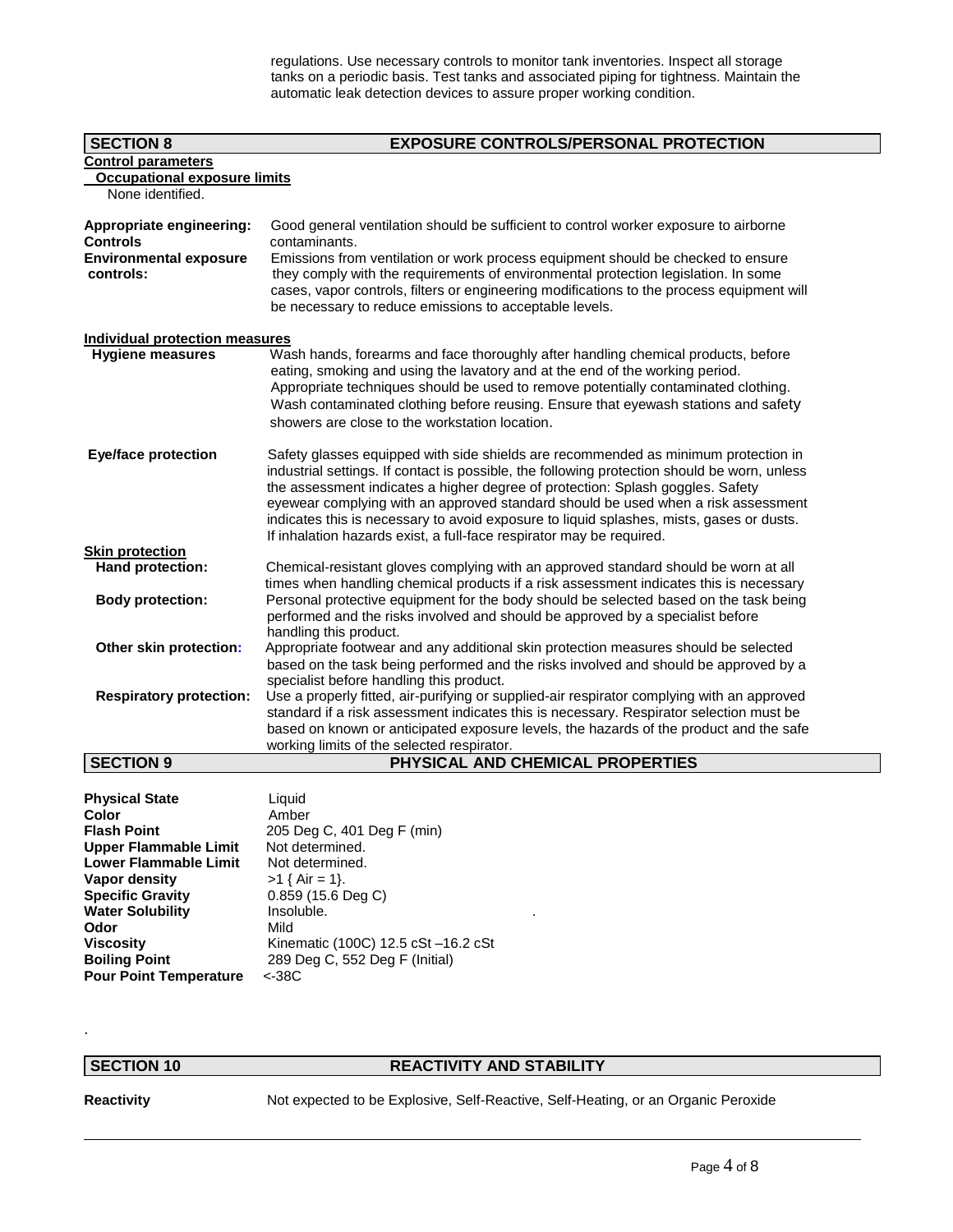|                                 | under US GHS Definition(s).  |
|---------------------------------|------------------------------|
| <b>Chemical stability</b>       | The product is stable.       |
| <b>Possibility of hazardous</b> | Under normal conditions of s |
| reactions:                      |                              |
| <b>Conditions to avoid</b>      | No specific data.            |
| Incompatible materials          | No specific data.            |
| <b>Hazardous decomposition</b>  | Under normal conditions of s |
| <b>Products</b>                 | not be produced.             |

**Postibility of storage and use, hazardous reactions will not occur Hazardous decomposition** Under normal conditions of storage and use, hazardous decomposition products should<br>**Products** mot be produced.

## **SECTION 11 TOXICOLOGICAL INFORMATION**

| Information on toxicological effects         |                                                                                                                                                                                                                                                                                                                                                                                                                                                          |  |  |  |  |  |
|----------------------------------------------|----------------------------------------------------------------------------------------------------------------------------------------------------------------------------------------------------------------------------------------------------------------------------------------------------------------------------------------------------------------------------------------------------------------------------------------------------------|--|--|--|--|--|
| <b>Acute toxicity</b>                        |                                                                                                                                                                                                                                                                                                                                                                                                                                                          |  |  |  |  |  |
| <b>Conclusion/Summary</b>                    | Distillates (petroleum), hydrotreated heavy paraffinic: Mineral oil mists derived from<br>highly refined oils are reported to have low acute and sub-acute toxicities in animals.<br>Effects from single and short-term repeated exposures to high concentrations of mineral<br>oil mists well above applicable workplace exposure levels include lung inflammatory<br>reaction, lipoid granuloma formation and lipoid pneumonia. In acute and sub-acute |  |  |  |  |  |
|                                              | studies involving exposures to lower concentrations of mineral oil mists at or near                                                                                                                                                                                                                                                                                                                                                                      |  |  |  |  |  |
|                                              | current work place exposure levels produced no significant toxicological effects.<br>Distillates (petroleum), solvent-dewaxed heavy paraffinic: Mineral oil mists derived                                                                                                                                                                                                                                                                                |  |  |  |  |  |
|                                              | from highly refined oils are reported to have low acute and sub-acute toxicities in                                                                                                                                                                                                                                                                                                                                                                      |  |  |  |  |  |
|                                              | animals. Effects from single and short-term repeated exposures to high concentrations                                                                                                                                                                                                                                                                                                                                                                    |  |  |  |  |  |
|                                              | of mineral oil mists well above applicable workplace exposure levels include lung                                                                                                                                                                                                                                                                                                                                                                        |  |  |  |  |  |
|                                              | inflammatory reaction, lipoid granuloma formation and lipoid pneumonia. In acute and                                                                                                                                                                                                                                                                                                                                                                     |  |  |  |  |  |
|                                              | sub-acute studies involving exposures to lower concentrations of mineral oil mists at or                                                                                                                                                                                                                                                                                                                                                                 |  |  |  |  |  |
| <b>Irritation/Corrosion</b>                  | near current work place exposure levels produced no significant toxicological effects.                                                                                                                                                                                                                                                                                                                                                                   |  |  |  |  |  |
| <b>Skin</b>                                  | No additional information                                                                                                                                                                                                                                                                                                                                                                                                                                |  |  |  |  |  |
| <b>Eyes</b>                                  | No additional information                                                                                                                                                                                                                                                                                                                                                                                                                                |  |  |  |  |  |
| <b>Respiratory</b>                           | No additional information                                                                                                                                                                                                                                                                                                                                                                                                                                |  |  |  |  |  |
| <b>Sensitization</b>                         |                                                                                                                                                                                                                                                                                                                                                                                                                                                          |  |  |  |  |  |
| Skin                                         | No additional information                                                                                                                                                                                                                                                                                                                                                                                                                                |  |  |  |  |  |
| <b>Respiratory</b>                           | No additional information                                                                                                                                                                                                                                                                                                                                                                                                                                |  |  |  |  |  |
| <b>Mutagenicity</b>                          |                                                                                                                                                                                                                                                                                                                                                                                                                                                          |  |  |  |  |  |
| <b>Conclusion/Summary</b>                    | No additional information                                                                                                                                                                                                                                                                                                                                                                                                                                |  |  |  |  |  |
| Carcinogenicity                              |                                                                                                                                                                                                                                                                                                                                                                                                                                                          |  |  |  |  |  |
| <b>Teratogenicity</b>                        | Conclusion/Summary No additional information                                                                                                                                                                                                                                                                                                                                                                                                             |  |  |  |  |  |
| <b>Conclusion/Summary</b>                    | No additional information                                                                                                                                                                                                                                                                                                                                                                                                                                |  |  |  |  |  |
| Information on the likely                    | Routes of entry anticipated: Dermal.                                                                                                                                                                                                                                                                                                                                                                                                                     |  |  |  |  |  |
| routes of exposure                           |                                                                                                                                                                                                                                                                                                                                                                                                                                                          |  |  |  |  |  |
| <b>Potential acute health effects</b>        |                                                                                                                                                                                                                                                                                                                                                                                                                                                          |  |  |  |  |  |
| Eye contact                                  | No known significant effects or critical hazards                                                                                                                                                                                                                                                                                                                                                                                                         |  |  |  |  |  |
| <b>Inhalation</b>                            | No known significant effects or critical hazards.                                                                                                                                                                                                                                                                                                                                                                                                        |  |  |  |  |  |
| Ingestion                                    | No known significant effects or critical hazards.                                                                                                                                                                                                                                                                                                                                                                                                        |  |  |  |  |  |
| <b>Skin contact</b>                          | No known significant effects or critical hazards.                                                                                                                                                                                                                                                                                                                                                                                                        |  |  |  |  |  |
|                                              | <b>Symptoms related to the physical, chemical and toxicological characteristics</b>                                                                                                                                                                                                                                                                                                                                                                      |  |  |  |  |  |
| Eye contact<br><b>Inhalation</b>             | No known significant effects or critical hazards.                                                                                                                                                                                                                                                                                                                                                                                                        |  |  |  |  |  |
| Ingestion                                    | No known significant effects or critical hazards.<br>No known significant effects or critical hazards.                                                                                                                                                                                                                                                                                                                                                   |  |  |  |  |  |
| <b>Skin contact</b>                          | No known significant effects or critical hazards                                                                                                                                                                                                                                                                                                                                                                                                         |  |  |  |  |  |
| Potential chronic health effects             |                                                                                                                                                                                                                                                                                                                                                                                                                                                          |  |  |  |  |  |
| <b>General</b>                               | No known significant effects or critical hazards.                                                                                                                                                                                                                                                                                                                                                                                                        |  |  |  |  |  |
| Carcinogenicity                              | No known significant effects or critical hazards.                                                                                                                                                                                                                                                                                                                                                                                                        |  |  |  |  |  |
| <b>Mutagenicity</b>                          | No known significant effects or critical hazards.                                                                                                                                                                                                                                                                                                                                                                                                        |  |  |  |  |  |
| <b>Teratogenicity</b>                        | No known significant effects or critical hazards.                                                                                                                                                                                                                                                                                                                                                                                                        |  |  |  |  |  |
| <b>Developmental effects</b>                 | No known significant effects or critical hazards.                                                                                                                                                                                                                                                                                                                                                                                                        |  |  |  |  |  |
| <b>Fertility effects</b>                     | No known significant effects or critical hazards.                                                                                                                                                                                                                                                                                                                                                                                                        |  |  |  |  |  |
| <b>SECTION 12</b>                            | <b>ECOLOGICAL INFORMATION</b>                                                                                                                                                                                                                                                                                                                                                                                                                            |  |  |  |  |  |
| <b>Toxicity</b><br><b>Conclusion/Summary</b> | Not available                                                                                                                                                                                                                                                                                                                                                                                                                                            |  |  |  |  |  |
|                                              |                                                                                                                                                                                                                                                                                                                                                                                                                                                          |  |  |  |  |  |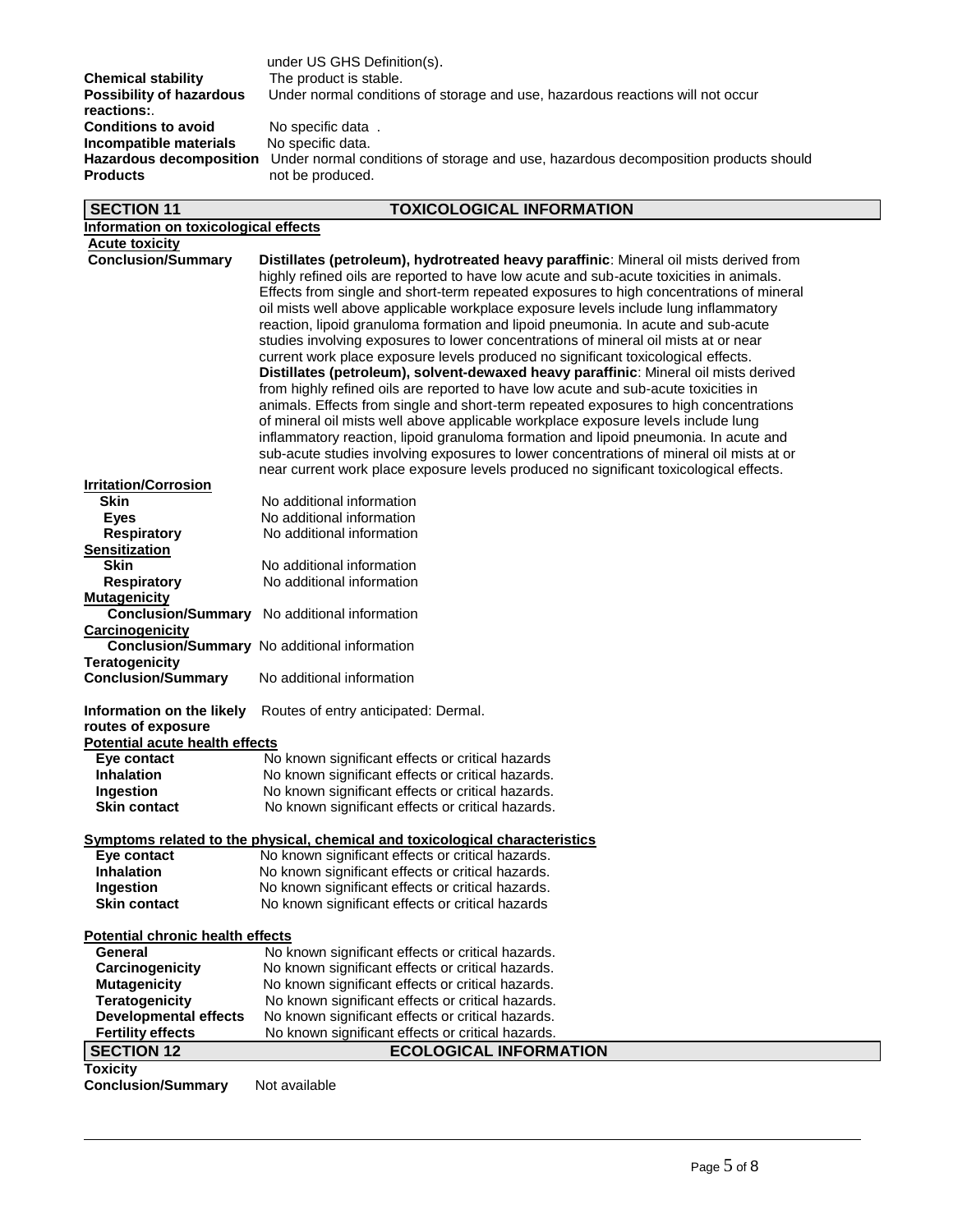### **Persistence and degradability**

| <b>Conclusion/Summary</b>                                                              | Not available.                                                                                                                                                                                                                                                                                                                                                                                                                                                                                                                                                                                                                                                                                                                                                                                                                     |                                                                                              |                                                                           |                                                                                                                                                                                                                                                                                                                                                                                                                                                       |  |  |  |
|----------------------------------------------------------------------------------------|------------------------------------------------------------------------------------------------------------------------------------------------------------------------------------------------------------------------------------------------------------------------------------------------------------------------------------------------------------------------------------------------------------------------------------------------------------------------------------------------------------------------------------------------------------------------------------------------------------------------------------------------------------------------------------------------------------------------------------------------------------------------------------------------------------------------------------|----------------------------------------------------------------------------------------------|---------------------------------------------------------------------------|-------------------------------------------------------------------------------------------------------------------------------------------------------------------------------------------------------------------------------------------------------------------------------------------------------------------------------------------------------------------------------------------------------------------------------------------------------|--|--|--|
| <b>Bioaccumulative</b><br><b>Potential</b>                                             | Not available                                                                                                                                                                                                                                                                                                                                                                                                                                                                                                                                                                                                                                                                                                                                                                                                                      |                                                                                              |                                                                           |                                                                                                                                                                                                                                                                                                                                                                                                                                                       |  |  |  |
| <b>Mobility in soil</b>                                                                |                                                                                                                                                                                                                                                                                                                                                                                                                                                                                                                                                                                                                                                                                                                                                                                                                                    |                                                                                              |                                                                           |                                                                                                                                                                                                                                                                                                                                                                                                                                                       |  |  |  |
| Soil/water partition<br>coefficient (KOC)                                              | Not available                                                                                                                                                                                                                                                                                                                                                                                                                                                                                                                                                                                                                                                                                                                                                                                                                      |                                                                                              |                                                                           |                                                                                                                                                                                                                                                                                                                                                                                                                                                       |  |  |  |
| Other adverse effects                                                                  | No known significant effects or critical hazards.                                                                                                                                                                                                                                                                                                                                                                                                                                                                                                                                                                                                                                                                                                                                                                                  |                                                                                              |                                                                           |                                                                                                                                                                                                                                                                                                                                                                                                                                                       |  |  |  |
| <b>SECTION 13</b>                                                                      |                                                                                                                                                                                                                                                                                                                                                                                                                                                                                                                                                                                                                                                                                                                                                                                                                                    |                                                                                              | <b>DISPOSAL CONSIDERATIONS</b>                                            |                                                                                                                                                                                                                                                                                                                                                                                                                                                       |  |  |  |
| <b>Disposal methods</b>                                                                | The generation of waste should be avoided or minimized wherever possible. Disposal<br>of this product, solutions and any by-products should at all times comply with the<br>requirements of environmental protection and waste disposal legislation and any<br>regional local authority requirements. Dispose of surplus and non-recyclable products<br>via a licensed waste disposal contractor. Waste should not be disposed of untreated to<br>the sewer unless fully compliant with the requirements of all authorities with jurisdiction.<br>Waste packaging should be recycled. This material and its container must be disposed<br>of in a safe way. Empty containers or liners may retain some product residues. Avoid<br>dispersal of spilled material and runoff and contact with soil, waterways, drains and<br>sewers. |                                                                                              |                                                                           |                                                                                                                                                                                                                                                                                                                                                                                                                                                       |  |  |  |
| <b>SECTION 14</b>                                                                      |                                                                                                                                                                                                                                                                                                                                                                                                                                                                                                                                                                                                                                                                                                                                                                                                                                    |                                                                                              | <b>TRANSPORT INFORMATION</b>                                              |                                                                                                                                                                                                                                                                                                                                                                                                                                                       |  |  |  |
| UN number<br><b>UN proper</b>                                                          | <b>DOT Classification</b><br>not regulated                                                                                                                                                                                                                                                                                                                                                                                                                                                                                                                                                                                                                                                                                                                                                                                         | <b>IMDG</b><br>not regulated                                                                 |                                                                           | <b>IATA</b><br>not regulated                                                                                                                                                                                                                                                                                                                                                                                                                          |  |  |  |
| shipping name                                                                          |                                                                                                                                                                                                                                                                                                                                                                                                                                                                                                                                                                                                                                                                                                                                                                                                                                    |                                                                                              |                                                                           |                                                                                                                                                                                                                                                                                                                                                                                                                                                       |  |  |  |
| transport                                                                              |                                                                                                                                                                                                                                                                                                                                                                                                                                                                                                                                                                                                                                                                                                                                                                                                                                    |                                                                                              |                                                                           |                                                                                                                                                                                                                                                                                                                                                                                                                                                       |  |  |  |
| <b>Hazard class</b><br><b>Environmental</b>                                            |                                                                                                                                                                                                                                                                                                                                                                                                                                                                                                                                                                                                                                                                                                                                                                                                                                    |                                                                                              |                                                                           |                                                                                                                                                                                                                                                                                                                                                                                                                                                       |  |  |  |
| <b>Hazards</b>                                                                         |                                                                                                                                                                                                                                                                                                                                                                                                                                                                                                                                                                                                                                                                                                                                                                                                                                    |                                                                                              |                                                                           |                                                                                                                                                                                                                                                                                                                                                                                                                                                       |  |  |  |
| <b>Transport in bulk according</b><br>to Annex II of MARPOL<br>73/78 and the IBC Code: | event of accident or spillage.<br>Not available.                                                                                                                                                                                                                                                                                                                                                                                                                                                                                                                                                                                                                                                                                                                                                                                   |                                                                                              |                                                                           | Special precautions for user: Transport within user's premises: always transport in closed containers that are<br>upright and secure. Ensure that persons transporting the product know what to do in the                                                                                                                                                                                                                                             |  |  |  |
| <b>SECTION 15</b>                                                                      |                                                                                                                                                                                                                                                                                                                                                                                                                                                                                                                                                                                                                                                                                                                                                                                                                                    |                                                                                              | <b>REGULATORY INFORMATION</b>                                             |                                                                                                                                                                                                                                                                                                                                                                                                                                                       |  |  |  |
| U.S. Federal regulations                                                               | 424-8802.                                                                                                                                                                                                                                                                                                                                                                                                                                                                                                                                                                                                                                                                                                                                                                                                                          | (phosphorodithioate); Zinc alkyl dithiophosphate<br>Clean Water Act (CWA) 311: vinyl acetate | Clean Water Act (CWA) 307: zinc O,O,O',O'-tetrakis(1,3-dimethylbutyl) bis | <b>United States inventory (TSCA 8b)</b> : All components are listed or exempted.<br>This material is classified as an oil under Section 311 of the Clean Water Act (CWA)<br>and the Oil Pollution Act of 1990 (OPA). Discharges or spills which produce a visible<br>sheen on waters of the United States, their adjoining shorelines, or into conduits leading<br>to surface waters must be reported to the EPA's National Response Center at (800) |  |  |  |
| <b>Composition/information on ingredients</b>                                          |                                                                                                                                                                                                                                                                                                                                                                                                                                                                                                                                                                                                                                                                                                                                                                                                                                    |                                                                                              |                                                                           |                                                                                                                                                                                                                                                                                                                                                                                                                                                       |  |  |  |
| <b>Name</b>                                                                            |                                                                                                                                                                                                                                                                                                                                                                                                                                                                                                                                                                                                                                                                                                                                                                                                                                    | %<br><b>EHS</b>                                                                              | <b>SARA 302 TPQ</b><br>(lbs)<br>(gallons)                                 | <b>SARA 304 RQ</b><br>(lbs) (gallons)                                                                                                                                                                                                                                                                                                                                                                                                                 |  |  |  |
| Vinyl acetate<br><b>SARA 311/312</b>                                                   |                                                                                                                                                                                                                                                                                                                                                                                                                                                                                                                                                                                                                                                                                                                                                                                                                                    | <0.01<br>yes                                                                                 | 1000<br>135                                                               | 5000 675.4                                                                                                                                                                                                                                                                                                                                                                                                                                            |  |  |  |
| <b>Classification</b><br><b>Composition/information on ingredients</b>                 | Not applicable.                                                                                                                                                                                                                                                                                                                                                                                                                                                                                                                                                                                                                                                                                                                                                                                                                    |                                                                                              |                                                                           |                                                                                                                                                                                                                                                                                                                                                                                                                                                       |  |  |  |
| <b>State regulations</b><br><b>Massachusetts</b><br><b>New York</b>                    |                                                                                                                                                                                                                                                                                                                                                                                                                                                                                                                                                                                                                                                                                                                                                                                                                                    | None of the components are listed.<br>None of the components are listed.                     |                                                                           |                                                                                                                                                                                                                                                                                                                                                                                                                                                       |  |  |  |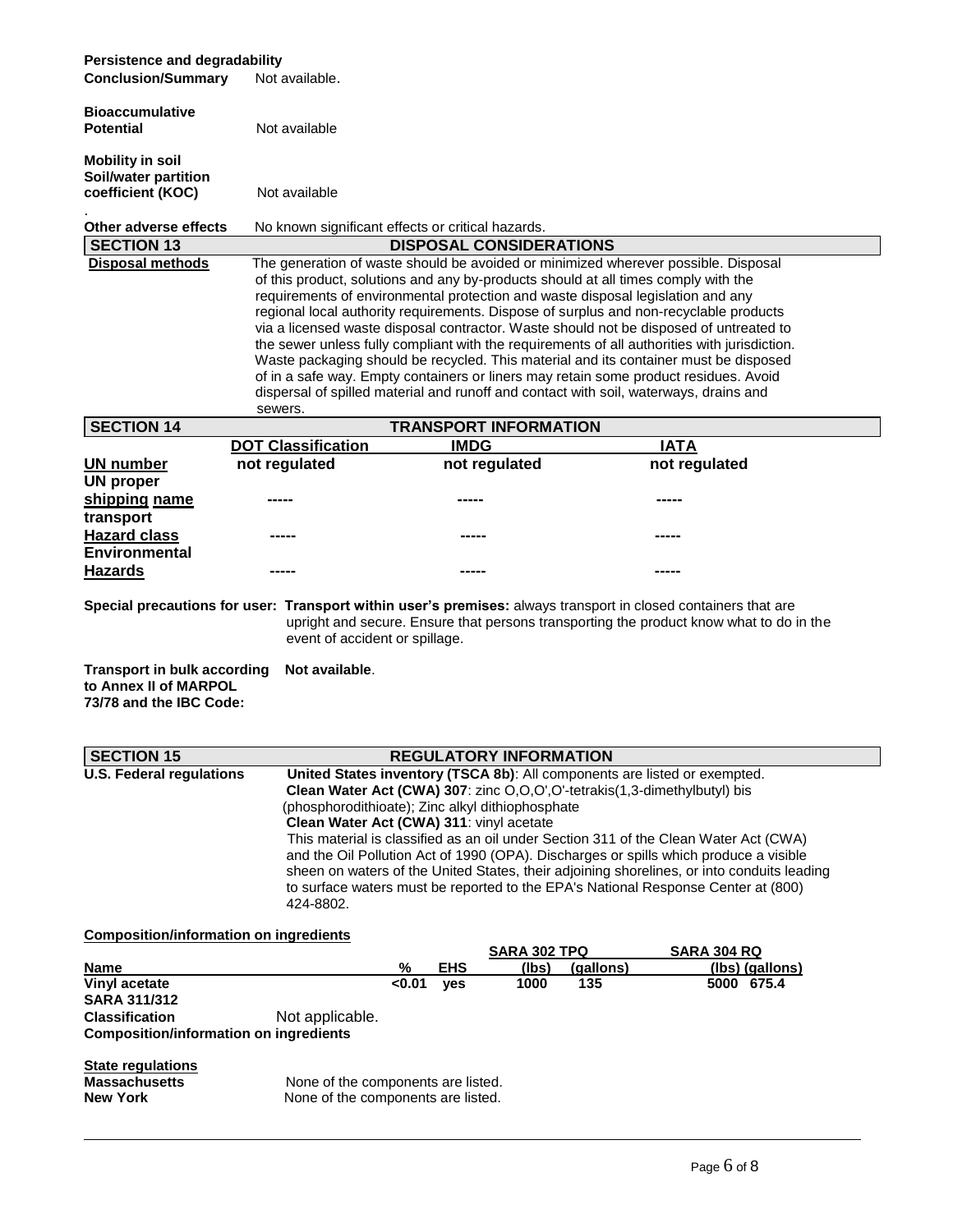| <b>New Jersey</b>         | None of the components are listed.                                                              |
|---------------------------|-------------------------------------------------------------------------------------------------|
| Pennsylvania              | None of the components are listed.                                                              |
| International regulations | <b>Australia inventory (AICS):</b> All components are listed or exempted.                       |
|                           | China inventory (IECSC): Not determined.                                                        |
|                           | Japan inventory: Not determined.                                                                |
|                           | Korea inventory: All components are listed or exempted.                                         |
|                           | Malaysia Inventory (EHS Register): Not determined.                                              |
|                           | <b>New Zealand Inventory of Chemicals (NZIoC):</b> All components are listed or exempted.       |
|                           | <b>Philippines inventory (PICCS):</b> All components are listed or exempted.                    |
|                           | Taiwan inventory (CSNN): Not determined                                                         |
| <b>Canada inventory</b>   | All components are listed or exempted.                                                          |
| <b>EU Inventory</b>       | At least one component is not listed in EINECS but all such components are listed in<br>ELINCS. |
|                           | Please contact your supplier for information on the inventory status of this material.          |
| <b>WHMIS (Canada)</b>     | Not controlled under WHMIS (Canada).                                                            |
|                           |                                                                                                 |

**SECTION 16 OTHER INFORMATION** 

### **National Fire Protection Association (U.S.A.)**



**Reprinted with permission from NFPA 704-2001, Identification of the Hazards of Materials for Emergency Response Copyright ©1997, National Fire Protection Association, Quincy, MA 02269. This reprinted material is not the complete and official position of the National Fire Protection Association, on the referenced subject which is represented only by the standard in its entirety.**

**Copyright ©2001, National Fire Protection Association, Quincy, MA 02269. This warning system is intended to be interpreted and applied only by properly trained individuals to identify fire, health and reactivity hazards of chemicals. The user is referred to certain limited number of chemicals with recommended classifications in NFPA 49 and NFPA 325, which would be used as a guideline only. Whether the chemicals are classified by NFPA or not, anyone using the 704 systems to classify chemicals does so at their own risk.**

**History Date of issue/Date of** 06/01/2015 **Revision** 

**Key to abbreviations:** ATE = Acute Toxicity Estimate BCF = Bioconcentration Factor GHS = Globally Harmonized System of Classification and Labelling of Chemicals IATA = International Air Transport Association IBC = Intermediate Bulk Container IMDG = International Maritime Dangerous Goods LogPow = logarithm of the octanol/water partition coefficient MARPOL 73/78 = International Convention for the Prevention of Pollution From Ships, 1973 as modified by the Protocol of 1978. ("Marpol" = marine pollution)  $UN = United Nations$ 

THE INFORMATION IN THIS SAFETY DATA SHEET (SDS) WAS OBTAINED FROM SOURCES WHICH WE BELIEVE ARE RELIABLE. HOWEVER, THE INFORMATION IS PROVIDED WITHOUT ANY WARRANTY, EXPRESSED OR IMPLIED REGARDING ITS CORRECTNESS OR ACCURACY. SOME INFORMATION PRESENTED AND